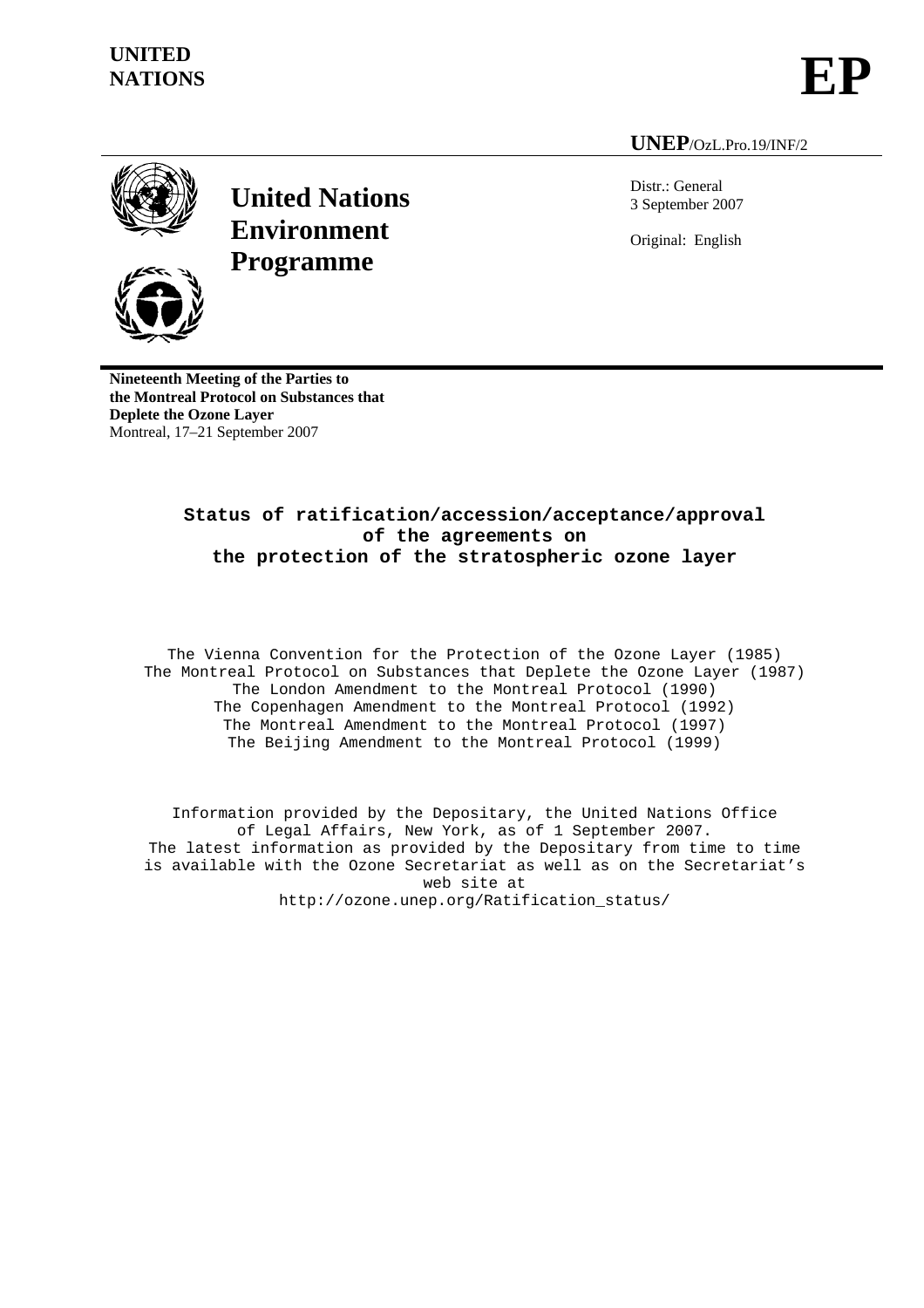|                                                                          | Signature           | Signature | Ratification*                   | Ratification*                   | Ratification*                   | Ratification*                   | Ratification*                   | Ratification*                   |
|--------------------------------------------------------------------------|---------------------|-----------|---------------------------------|---------------------------------|---------------------------------|---------------------------------|---------------------------------|---------------------------------|
| Party                                                                    | Vienna              | Montreal  | Vienna                          | Montreal                        | London                          | Copenhagen                      | Montreal                        | Beijing                         |
|                                                                          | Convention Protocol |           | Convention                      | Protocol                        | Amendment                       | Amendment                       | Amendment                       | Amendment                       |
| Afghanistan                                                              |                     |           | 17.6.2004(Ac)                   | 17.6.2004(Ac)                   | 17.6.2004(Ac)                   | 17.6.2004(Ac)                   | 17.6.2004(Ac)                   | 17.6.2004(Ac)                   |
| Albania                                                                  |                     |           | 8.10.1999(Ac)                   | 8.10.1999(Ac)                   | 25.5.2006(Ac)                   | 25.5.2006(ac)                   | 25.5.2006(Ac)                   | 25.5.2006(Ac)                   |
| Algeria                                                                  |                     |           | 20.10.1992(Ac)                  | 20.10.1992(Ac)                  | 20.10.1992(Ac)                  | 31.5.2000(R)                    | 6.8.2007(R)                     | 6.8.2007(R)                     |
| Angola                                                                   |                     |           | 17.5.2000(Ac)                   | 17.5.2000(Ac)                   |                                 |                                 |                                 |                                 |
| Antigua and Barbuda                                                      |                     |           | 3.12.1992(Ac)                   | 3.12.1992(Ac)                   | 23.2.1993(Ac)                   | 19.7.1993(Ac)                   | 10.2.2000(R)                    |                                 |
| Argentina <sup>1</sup>                                                   | 22.3.1985           | 29.6.1988 | 18.1.1990(R)                    | 18.9.1990(R)                    | 4.12.1992(R)                    | 20.4.1995(Ac)                   | 15.2.2001(R)                    | 28.8.2006(R)                    |
| Armenia                                                                  |                     |           | 1.10.1999(Ac)                   |                                 | $1.10.1999(Ac)$ 26.11.2003(Ac)  | 26.11.2003(Ac)                  |                                 |                                 |
| Australia                                                                |                     | 8.6.1988  | 16.9.1987(Ac)                   | 19.5.1989(R)                    | 11.8.1992(At)                   | 30.6.1994(At)                   | 5.1.1999(At)                    | 17.8.2005(At)                   |
| Austria                                                                  | 16.9.1985           | 29.8.1988 | 19.8.1987(R)                    | 3.5.1989(R)                     | 11.12.1992(R)                   | 19.9.1996(Ap)                   | 7.8.2000(R)                     | 23.9.2004(R)                    |
| Azerbaijan                                                               |                     |           | 12.6.1996(Ac)                   | 12.6.1996(Ac)                   | 12.6.1996(Ac)                   | 12.6.1996(Ac)                   | 28.9.2000(Ap)                   |                                 |
| Bahamas                                                                  |                     |           | 1.4.1993(Ac)                    | 4.5.1993(Ac)                    | 4.5.1993(Ac)                    | 4.5.1993(Ac)                    | 16.3.2005(At)                   | 16.3.2005(At)                   |
| Bahrain <sup>2</sup>                                                     |                     |           | 27.4.1990(Ac)                   | 27.4.1990(Ac)                   | 23.12.1992(At)                  | 13.3.2001(R)                    | 13.3.2001(R)                    |                                 |
| Bangladesh                                                               |                     |           | 2.8.1990(Ac)                    | 2.8.1990(Ac)                    | 18.3.1994(R)                    | 27.11.2000(At)                  | 27.7.2001(At)                   |                                 |
| <b>Barbados</b>                                                          |                     |           | 16.10.1992(Ac)                  | 16.10.1992(Ac)                  | 20.7.1994(At)                   | 20.7.1994(At)                   | 10.12.2002(Ac)                  | 10.12.2002(Ac)                  |
| Belarus                                                                  | 22.3.1985           | 22.1.1988 | 20.6.1986(At)                   | 31.10.1988(At)                  | 10.6.1996(R)                    | 13.3.2007 (At)                  | 13.3.2007 (At)                  | 13.3.2007(At)                   |
| Belgium                                                                  | 22.3.1985           | 16.9.1987 | 17.10.1988(R)                   | 30.12.1988(R)                   | 5.10.1993(R)                    | 7.8.1997(R)                     | 11.8.2004(R)                    | 6.4.2006(R)                     |
| Belize                                                                   |                     |           | 6.6.1997(Ac)                    | 9.1.1998(Ac)                    | 9.1.1998(Ac)                    | 9.1.1998(Ac)                    |                                 |                                 |
| Benin                                                                    |                     |           | 1.7.1993(Ac)                    | 1.7.1993(Ac)                    | 21.6.2000(R)                    | 21.6.2000(R)                    |                                 |                                 |
| Bhutan                                                                   |                     |           | 23.8.2004(Ac)                   | 23.8.2004(Ac)                   | 23.8.2004(Ac)                   | 23.8.2004(Ac)                   | 23.8.2004(Ac)                   | 23.8.2004(Ac)                   |
| Bolivia                                                                  |                     |           | 3.10.1994(Ac)                   | 3.10.1994(Ac)                   | 3.10.1994(Ac)                   | 3.10.1994(Ac)                   | 12.4.1999(Ac)                   |                                 |
| Bosnia and Herzegovina                                                   |                     |           | 1.9.1993(Sc)                    | 1.9.1993(Sc)                    | 11.8.2003(Ac)                   | 11.8.2003(Ac)                   | 11.8.2003(Ac)                   |                                 |
| Botswana                                                                 |                     |           | 4.12.1991(Ac)                   | 4.12.1991(Ac)                   | 13.5.1997(Ac)                   | 13.5.1997(Ac)                   |                                 |                                 |
| Brazil                                                                   |                     |           | 19.3.1990(Ac)                   | 19.3.1990(Ac)                   | 1.10.1992(At)                   | 25.6.1997(R)                    | 30.6.2004(R)                    | 30.6.2004(R)                    |
| Brunei Darussalam                                                        |                     |           | 26.7.1990(Ac)                   | 27.5.1993(Ac)                   |                                 |                                 |                                 |                                 |
| Bulgaria                                                                 |                     |           |                                 | 20.11.1990(Ac) 20.11.1990(Ac)   | 28.4.1999(R)                    | 28.4.1999(R)                    | 24.11.1999(R)                   | 15.4.2002(R)                    |
| <b>Burkina Faso</b>                                                      | 12.12.1985          | 14.9.1988 | 30.3.1989(R)                    | 20.7.1989(R)                    | 10.6.1994(R)                    | 12.12.1995(R)                   | 11.11.2002(R)                   | 11.11.2002(R)                   |
| Burundi                                                                  |                     |           | 6.1.1997(Ac)                    | 6.1.1997(Ac)                    | 18.10.2001(At)                  | 18.10.2001(At)                  | 18.10.2001(At)                  | 18.10.2001(At)                  |
| Cambodia                                                                 |                     |           |                                 | 27.06.2001(Ac) 27.06.2001(Ac)   | 31.1.2007(Ac)                   | 31.1.2007(Ac)                   | 31.1.2007(Ac)                   | 31.1.2007(Ac)                   |
| Cameroon                                                                 |                     |           | 30.8.1989(Ac)                   | 30.8.1989(Ac)                   | 8.6.1992(At)                    | 25.6.1996(At)                   |                                 |                                 |
| Canada                                                                   | 22.3.1985           | 16.9.1987 | 4.6.1986(R)                     | 30.6.1988(R)                    | 5.7.1990(At)                    | 16.3.1994(R)                    | 27.3.1998(R)                    | 9.2.2001(At)                    |
| Cape Verde                                                               |                     |           | 31.7.2001(Ac)                   | 31.7.2001(Ac)                   | 31.7.2001(Ac)                   | 31.7.2001(Ac)                   | 31.7.2001(Ac)                   |                                 |
| Central African Republic                                                 |                     |           | 29.3.1993(Ac)                   | 29.3.1993(Ac)                   |                                 |                                 |                                 |                                 |
| Chad                                                                     |                     |           | 18.5.1989(Ac)                   | 7.6.1994(R)                     | 30.5.2001(R)                    | 30.5.2001(R)                    | 30.5.2001(R)                    |                                 |
| Chile <sup>3</sup>                                                       | 22.3.1985           | 14.6.1988 | 6.3.1990(R)                     | 26.3.1990(R)                    | 9.4.1992(At)                    | 14.1.1994(R)                    | 17.6.1998(R)                    | 3.5.2000(R)                     |
| China 15, 18, 21, 22                                                     |                     |           | 11.9.1989(Ac)                   | 14.6.1991(Ac)                   | 14.6.1991(Ac)                   | 22.4.2003(Ac)                   |                                 |                                 |
| Colombia                                                                 |                     |           | 16.7.1990(Ac)                   | 6.12.1993(Ac)                   | 6.12.1993(Ac)                   | 5.8.1997(At)                    | 16.6.2003(Ac)                   | $15.9.2006$ (Ac)                |
| Comoros                                                                  |                     |           |                                 | 31.10.1994(Ac) 31.10.1994(Ac)   | 31.10.1994(Ac)                  | 2.12.2002(Ac)                   | 2.12.2002(Ac)                   | 2.12.2002(Ac)                   |
| Congo                                                                    |                     | 15.9.1988 | 16.11.1994(Ac)                  | 16.11.1994(Ac)                  | 16.11.1994(R)                   | 19.10.2001(Ac)                  | 19.10.2001(Ac)                  | 19.10.2001(Ac)                  |
| Cook Islands                                                             |                     |           |                                 | 22.12.2003(Ac) 22.12.2003(Ac)   | 22.12.2003(Ac)                  |                                 | 22.12.2003(Ac) 22.12.2003(Ac)   | 22.12.2003(Ac)                  |
| Costa Rica                                                               |                     |           | 30.7.1991(Ac)                   | 30.7.1991(Ac)                   | 11.11.1998(R)                   | 11.11.1998(R)                   | 1.12.2005(R)                    |                                 |
| Côte d'Ivoire                                                            |                     |           | 5.4.1993(Ac)                    | 5.4.1993(Ac)                    | 18.5.1994(R)                    | 8.10.2003(R)                    |                                 |                                 |
| Croatia                                                                  |                     |           | 21.9.1992(Sc)                   | 21.9.1992(Sc)                   | 15.10.1993(R)                   | 11.2.1997(R)                    | 8.9.2000(R)                     | 25.4.2002(R)                    |
| Cuba                                                                     |                     |           | 14.7.1992(Ac)                   | 14.7.1992(Ac)                   | 19.10.1998(R)                   | 19.10.1998(Ap)                  | 12.9.2005(At)                   | 12.9.2005(At)                   |
| Cyprus                                                                   |                     |           | 28.5.1992(Ac)                   | 28.5.1992(Ac)                   | 11.10.1994(At)                  | 2.6.2003(At)                    | 2.6.2003(At)                    | 2.9.2004(R)                     |
| Czech Republic                                                           |                     |           | 1.1.1993(Sc)                    | 1.1.1993(Sc)                    | 18.12.1996(Ac)                  | 18.12.1996(Ac)                  | 5.11.1999(Ap)                   | 9.5.2001(At)                    |
| Democratic Republic of Congo<br>Democratic People's Republic<br>of Korea |                     |           | 30.11.1994(Ac)<br>24.1.1995(Ac) | 30.11.1994(Ac)<br>24.1.1995(Ac) | 30.11.1994(Ac)<br>17.6.1999(Ac) | 30.11.1994(Ac)<br>17.6.1999(Ac) | 23.3.2005(Ac)<br>13.12.2001(Ac) | 23.3.2005(Ac)<br>13.12.2001(Ac) |
| Denmark 12,13 23                                                         | 22.3.1985           | 16.9.1987 | 29.9.1988(R)                    | 16.12.1988(R)                   | 20.12.1991(Ac)                  | 21.12.1993(At)                  | 24.9.2003(At)                   | 24.9.2003(At)                   |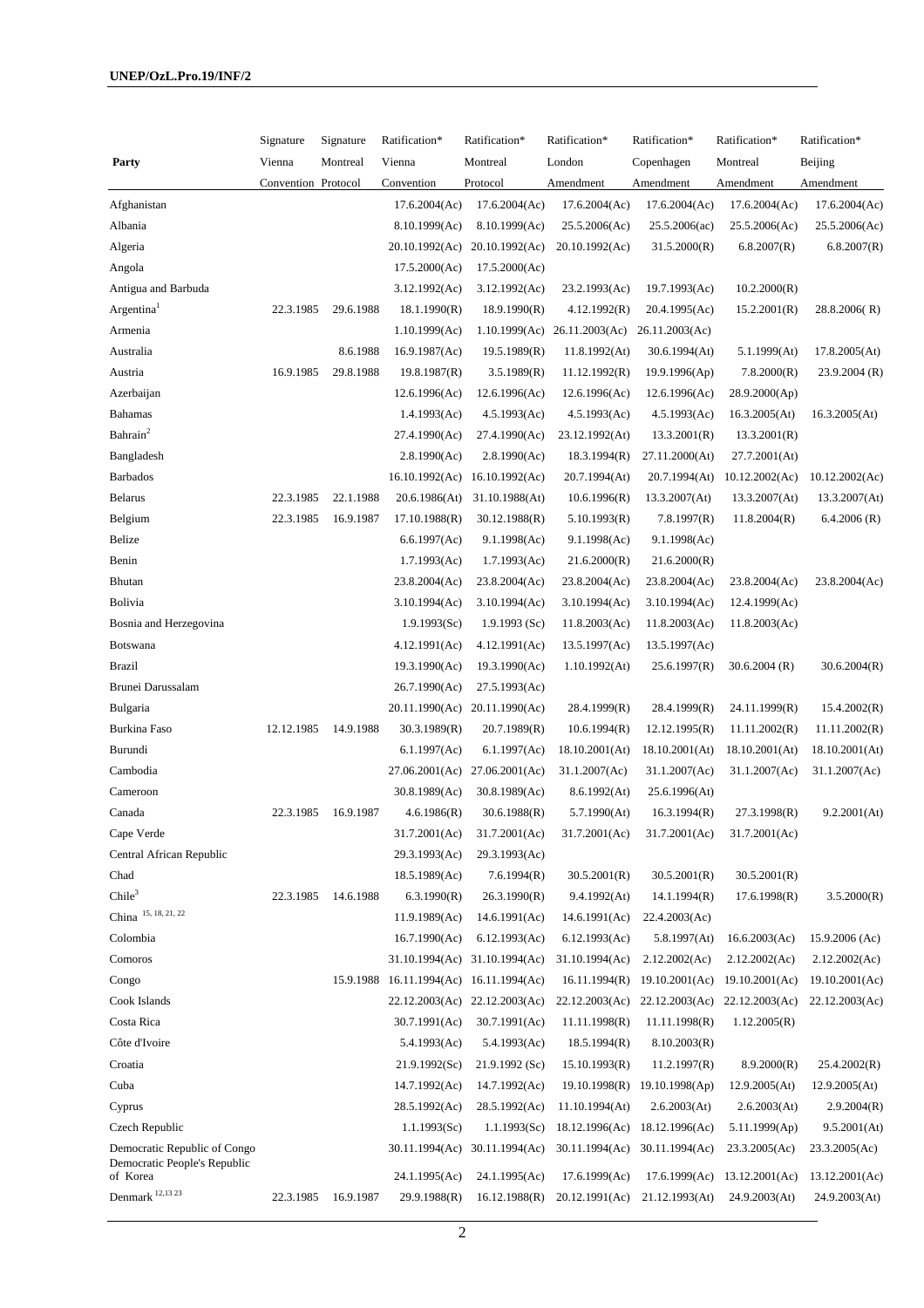|                                     | Signature           | Signature            | Ratification*                           | Ratification*                 | Ratification*    | Ratification*                                             | Ratification*                               | Ratification*  |
|-------------------------------------|---------------------|----------------------|-----------------------------------------|-------------------------------|------------------|-----------------------------------------------------------|---------------------------------------------|----------------|
| Party                               | Vienna              | Montreal             | Vienna                                  | Montreal                      | London           | Copenhagen                                                | Montreal                                    | Beijing        |
|                                     | Convention Protocol |                      | Convention                              | Protocol                      | Amendment        | Amendment                                                 | Amendment                                   | Amendment      |
| Djibouti                            |                     |                      | 30.7.1999(Ac)                           | 30.7.1999(Ac)                 | 30.7.1999(Ac)    | 30.7.1999(Ac)                                             | 30.7.1999(Ac)                               |                |
| Dominica                            |                     |                      | 31.3.1993(Ac)                           | 31.3.1993(Ac)                 | 31.3.1993(Ac)    | 7.3.2006(Ac)                                              | 7.3.2006(Ac)                                | 7.3.2006(Ac)   |
| Dominican Republic                  |                     |                      | 18.5.1993(Ac)                           | 18.5.1993(Ac)                 | 24.12.2001(Ac)   | 24.12.2001(Ac)                                            |                                             |                |
| Ecuador                             |                     |                      | 10.4.1990(Ac)                           | 30.4.1990(Ac)                 | 23.2.1993(R)     | 24.11.1993(At)                                            | $16.2.2007$ (Ac)                            |                |
| Egypt                               | 22.3.1985           | 16.9.1987            | 9.5.1988(R)                             | 2.8.1988(R)                   | 13.1.1993(R)     | 28.6.1994(R)                                              | 20.7.2000(R)                                |                |
| El Salvador                         |                     |                      | 2.10.1992(Ac)                           | 2.10.1992(Ac)                 | 8.12.2000(Ac)    | 8.12.2000(Ac)                                             | 8.12.2000(Ac)                               |                |
| <b>Equatorial Guinea</b>            |                     |                      | 17.8.1988(Ac)                           | $6.9.2006$ (Ac)               | $11.7.2007$ (Ac) | 11.7.2007 (Ac)                                            | 11.7.2007 (Ac)                              | 11.7.2007 (Ac) |
| Eritrea                             |                     |                      | 10.3.2005(Ac)                           | 10.3.2005(Ac)                 | 5.7.2005(Ac)     | 5.7.2005(Ac)                                              | 5.7.2005(Ac)                                | 5.7.2005(Ac)   |
| Estonia                             |                     |                      |                                         | 17.10.1996(Ac) 17.10.1996(Ac) | 12.4.1999(R)     | 12.4.1999(R)                                              | 11.4.2003(Ac)                               | 22.12.2003(R)  |
| Ethiopia                            |                     |                      |                                         | 11.10.1994(Ac) 11.10.1994(Ac) |                  |                                                           |                                             |                |
| <b>European Community</b>           | 22.3.1985           |                      | 16.9.1987 17.10.1988(Ap) 16.12.1988(Ap) |                               |                  | 20.12.1991(Ap) 20.11.1995(Ap) 17.11.2000(Ap)              |                                             | 25.3.2002(Ap)  |
| Fiji                                |                     |                      |                                         | 23.10.1989(Ac) 23.10.1989(Ac) | 9.12.1994(Ac)    |                                                           | 17.5.2000(Ac) 19.2.2007 (Ac)                | 19.2.2007 (Ac) |
| Finland                             | 22.3.1985           | 16.9.1987            | 26.9.1986(R)                            | 23.12.1988(R)                 | 20.12.1991(Ac)   | 16.11.1993(At)                                            | 18.6.2001(At)                               | 18.6.2001(At)  |
| France                              | 22.3.1985           | 16.9.1987            |                                         | 4.12.1987(Ap) 28.12.1988(Ap)  | 12.2.1992(Ap)    | $3.1.1996$ (Ap)                                           | 25.7.2003(Ap)                               | 25.7.2003(Ap)  |
| Gabon                               |                     |                      | 9.2.1994(Ac)                            | 9.2.1994(Ac)                  | 4.12.2000(Ac)    | 4.12.2000(Ac)                                             | 4.12.2000(Ac)                               | 4.12.2000(Ac)  |
| Gambia                              |                     |                      | 25.7.1990(Ac)                           | 25.7.1990(Ac)                 | 13.3.1995(R)     |                                                           |                                             |                |
| Georgia                             |                     |                      | 21.3.1996(Ac)                           | 21.3.1996(Ac)                 | 12.7.2000(Ac)    | 12.7.2000(Ac)                                             | 12.7.2000(Ac)                               |                |
| Germany <sup>4</sup>                | 22.3.1985           | 16.9.1987            | 30.9.1988(R)                            | 16.12.1988(R)                 | 27.12.1991(R)    | 28.12.1993(R)                                             | 5.1.1999(R)                                 | 28.10.2002(R)  |
| Ghana                               |                     | 16.9.1987            | 24.7.1989(Ac)                           | 24.7.1989(R)                  | 24.7.1992(R)     | 9.4.2001(R)                                               | 8.8.2005(Ac)                                | 8.8.2005(Ac)   |
| Greece                              |                     | 22.3.1985 29.10.1987 | 29.12.1988(R)                           | 29.12.1988(R)                 | 11.5.1993(R)     | 30.1.1995(R)                                              | 27.1.2006(R)                                | 27.1.2006(R)   |
| Grenada                             |                     |                      | 31.3.1993(Ac)                           | 31.3.1993(Ac)                 | 7.12.1993(Ac)    | 20.5.1999(Ac)                                             | 20.5.1999(Ac)                               | 12.1.2004(Ac)  |
| Guatemala                           |                     |                      | 11.9.1987(Ac)                           | 7.11.1989(Ac)                 | 21.1.2002(Ac)    | 21.1.2002(Ac)                                             | 21.1.2002(Ac)                               | 21.1.2002(Ac)  |
| Guinea                              |                     |                      | 25.6.1992(Ac)                           | 25.6.1992(Ac)                 | 25.6.1992(Ac)    |                                                           |                                             |                |
| Guinea Bissau                       |                     |                      |                                         | 12.11.2002(Ac) 12.11.2002(Ac) |                  | $12.11.2002(Ac)$ $12.11.2002(Ac)$ $12.11.2002(Ac)$        |                                             | 12.11.2002(Ac) |
| Guyana                              |                     |                      | 12.8.1993(Ac)                           | 12.8.1993(Ac)                 | 23.7.1999(At)    | 23.7.1999(At)                                             | 23.7.1999(At)                               |                |
| Haiti                               |                     |                      | 29.3.2000(Ac)                           | 29.3.2000(Ac)                 | 29.3.2000(Ac)    | 29.3.2000(Ac)                                             | 29.3.2000(Ac)                               |                |
| Honduras                            |                     |                      |                                         | 14.10.1993(Ac) 14.10.1993(Ac) | 24.1.2002(R)     | 24.1.2002(R)                                              |                                             |                |
| Hungary                             |                     |                      | 4.5.1988(Ac)                            | 20.4.1989(Ac)                 | 9.11.1993(Ap)    | 17.5.1994(Ac)                                             | 26.7.1999(R)                                | 23.4.2002(Ap)  |
| Iceland                             |                     |                      | 29.8.1989(Ac)                           | 29.8.1989(Ac)                 | 16.6.1993(Ac)    | 15.3.1994(R)                                              | 8.2.2000(R)                                 | 31.3.2004(R)   |
| India                               |                     |                      | 18.3.1991(Ac)                           | 19.6.1992(Ac)                 | 19.6.1992(Ac)    | 3.3.2003(Ac)                                              | 3.3.2003(Ac)                                | 3.3.2003(Ac)   |
| Indonesia                           |                     | 21.7.1988            | 26.6.1992(Ac)                           | 26.6.1992(R)                  |                  | 26.6.1992(Ac) 10.12.1998(Ac)                              | 26.1.2006(R)                                | 26.1.2006 (R)  |
| Iran, Islamic Republic of           |                     |                      | 3.10.1990(Ac)                           | 3.10.1990(Ac)                 | 4.8.1997(At)     | 4.8.1997(At)                                              | 17.10.2001(At)                              |                |
| Ireland                             |                     | 15.9.1988            | 15.9.1988(Ac)                           | 16.12.1988(R)                 | 20.12.1991(At)   | 16.4.1996(At)                                             | 6.10.2005(At)                               | 6.10.2005(At)  |
| $\mbox{Israel}^{11}$                |                     | 14.1.1988            | 30.6.1992(Ac)                           | 30.6.1992(R)                  | 30.6.1992(R)     | 5.4.1995(R)                                               | 28.5.2003(R)                                | 15.4.2004(R)   |
| Italy                               | 22.3.1985           | 16.9.1987            | 19.9.1988(R)                            | 16.12.1988(R)                 | 21.2.1992(Ap)    | 4.1.1995(R)                                               | 1.5.2001(R)                                 | 22.10.2004(R)  |
| Jamaica                             |                     |                      | 31.3.1993(Ac)                           | 31.3.1993(Ac)                 | 31.3.1993(Ac)    | 6.11.1997(R)                                              | 24.9.2003(Ac)                               | 24.9.2003(Ac)  |
| Japan                               |                     | 16.9.1987            | 30.9.1988(Ac)                           | 30.9.1988(At)                 | 4.9.1991(At)     | 20.12.1994(At)                                            | 30.8.2002(At)                               | 30.8.2002(At)  |
| Jordan                              |                     |                      | 31.5.1989(Ac)                           | 31.5.1989(Ac)                 | 12.11.1993(R)    | 30.6.1995(R)                                              | 3.2.1999(R)                                 | 1.2.2001(R)    |
| Kazakhstan                          |                     |                      | 26.8.1998(Ac)                           | 26.8.1998(Ac)                 | 26.7.2001(Ac)    |                                                           |                                             |                |
| Kenya                               |                     | 16.9.1987            | 9.11.1988(Ac)                           | 9.11.1988(R)                  | 27.9.1994(R)     | 27.9.1994(R)                                              | 12.7.2000(R)                                |                |
| Kiribati                            |                     |                      | 7.1.1993(Ac)                            | 7.1.1993(Ac)                  | 9.8.2004(Ac)     | 9.8.2004(Ac)                                              | 9.8.2004(Ac)                                | 9.8.2004(Ac)   |
| Kuwait                              |                     |                      |                                         | 23.11.1992(Ac) 23.11.1992(Ac) | 22.7.1994(Ac)    | 22.7.1994(Ac)                                             | 13.6.2003(Ac)                               | 30.7.2007(Ac)  |
| Kyrgyzstan                          |                     |                      | 31.5.2000(Ac)                           | 31.5.2000(Ac)                 | 13.5.2003(R)     | 13.5.2003(R)                                              | 13.5.2003(R)                                | 5.10.2005(R)   |
| Lao People's Democratic<br>Republic |                     |                      | 21.8.1998(Ac)                           | 21.8.1998(Ac)                 | 28.6.2006(Ac)    | 28.6.2006(Ac)                                             | 28.6.2006(Ac)                               | 28.6.2006(Ac)  |
| Latvia                              |                     |                      | 28.4.1995(Ac)                           | 28.4.1995(Ac)                 | 2.11.1998(At)    | 2.11.1998(At)                                             | 14.6.2002(At)                               | 9.7.2004(At)   |
| Lebanon                             |                     |                      | 30.3.1993(Ac)                           | 31.3.1993(Ac)                 | 31.3.1993(Ac)    | 31.7.2000(Ac)                                             | 31.7.2000(Ac)                               |                |
| Lesotho                             |                     |                      | 25.3.1994(Ac)                           | 25.3.1994(Ac)                 |                  |                                                           |                                             |                |
| Liberia                             |                     |                      | 15.1.1996(Ac)                           | 15.1.1996(Ac)                 | 15.1.1996(Ac)    |                                                           | 15.1.1996(Ac) 30.11.2004(Ac) 30.11.2004(Ac) |                |
| Libyan Arab Jamahiriya              |                     |                      | 11.7.1990(Ac)                           | 11.7.1990(Ac)                 | 12.7.2001(Ac)    | 24.9.2004(Ac)                                             |                                             |                |
| Liechtenstein                       |                     |                      | 8.2.1989(Ac)                            | 8.2.1989(Ac)                  |                  | 24.3.1994(R) 22.11.1996(Ac) 23.12.2003(Ac) 23.12.2003(Ac) |                                             |                |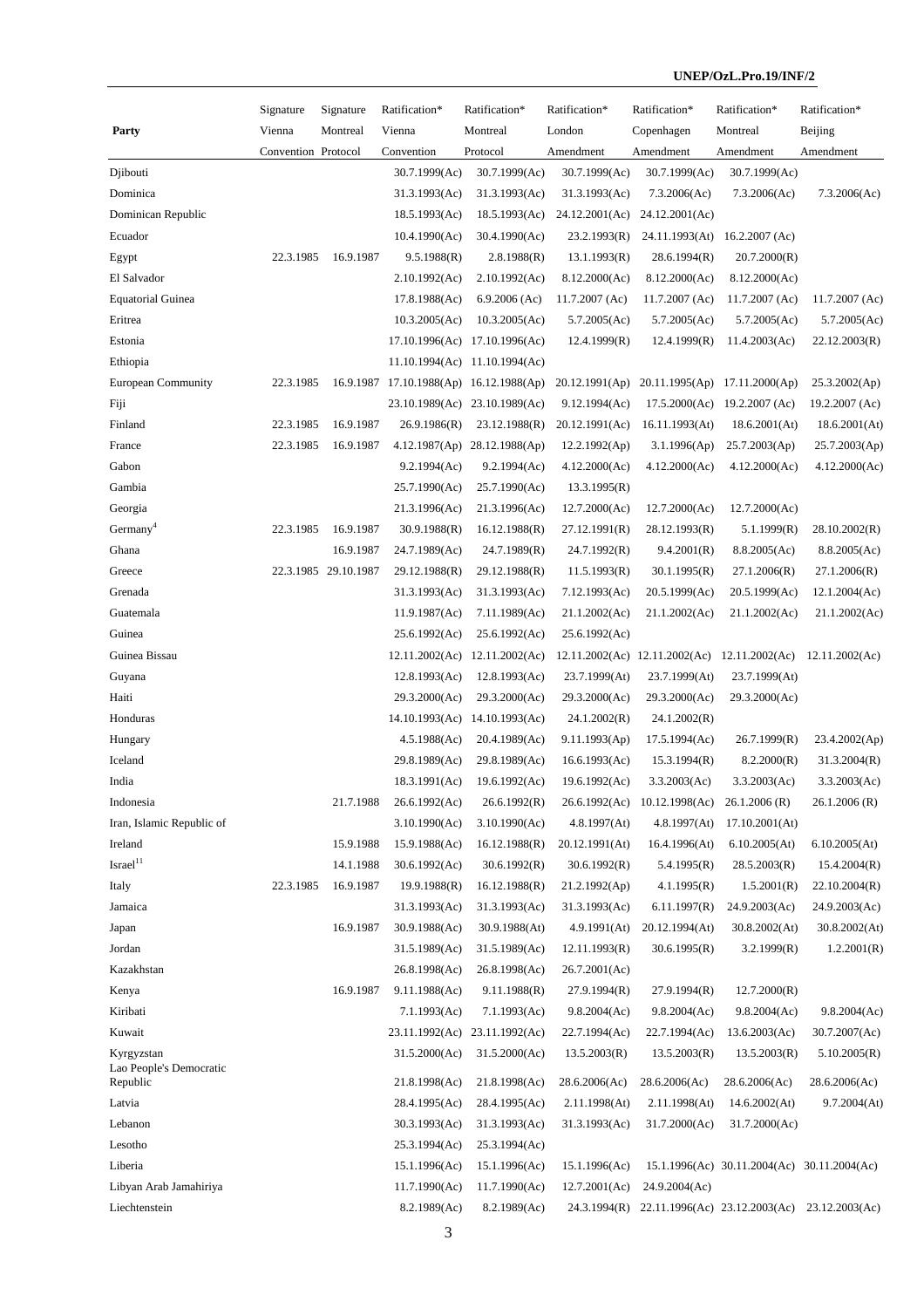|                                          | Signature           | Signature            | Ratification*            | Ratification*                 | Ratification*  | Ratification*                                 | Ratification*  | Ratification*    |
|------------------------------------------|---------------------|----------------------|--------------------------|-------------------------------|----------------|-----------------------------------------------|----------------|------------------|
| Party                                    | Vienna              | Montreal             | Vienna                   | Montreal                      | London         | Copenhagen                                    | Montreal       | Beijing          |
|                                          | Convention Protocol |                      | Convention               | Protocol                      | Amendment      | Amendment                                     | Amendment      | Amendment        |
| Lithuania                                |                     |                      | 18.1.1995(Ac)            | 18.1.1995(Ac)                 | 3.2.1998(R)    | 3.2.1998(R)                                   | 17.3.2004(At)  | 17.3.2004(At)    |
| Luxembourg                               | 17.4.1985           | 29.1.1988            | 17.10.1988(R)            | 17.10.1988(R)                 | 20.5.1992(R)   | 9.5.1994(R)                                   | 8.2.1999(R)    | 22.1.2001(R)     |
| Madagascar                               |                     |                      | 7.11.1996(Ac)            | 7.11.1996(Ac)                 | 16.1.2002(Ac)  | 16.1.2002(Ac)                                 | 16.1.2002(Ac)  | 16.1.2002(Ac)    |
| Malawi                                   |                     |                      | 9.1.1991(Ac)             | 9.1.1991(Ac)                  | 8.2.1994(At)   | 28.2.1994(Ac)                                 |                |                  |
| Malaysia                                 |                     |                      | 29.8.1989(Ac)            | 29.8.1989(Ac)                 | 16.6.1993(Ac)  | 5.8.1993(Ac)                                  | 26.10.2001(R)  | 26.10.2001(R)    |
| Maldives                                 |                     | 12.7.1988            | 26.4.1988(Ac)            | 16.5.1989(R)                  | 31.7.1991(R)   | 27.9.2001(R)                                  | 27.9.2001(R)   | 3.9.2002(Ac)     |
| Mali                                     |                     |                      |                          | 28.10.1994(Ac) 28.10.1994(Ac) | 28.10.1994(Ac) | 7.3.2003(At)                                  | 7.3.2003(At)   | 25.3.2004(At)    |
| Malta                                    |                     | 15.9.1988            | 15.9.1988(Ac)            | 29.12.1988(R)                 |                | $4.2.1994(\text{Ap})$ $22.12.2003(\text{At})$ | 22.12.2003(At) | 22.12.2003(At)   |
| Marshall Islands                         |                     |                      | 11.3.1993(Ac)            | 11.3.1993(Ac)                 | 11.3.1993(Ac)  | 24.5.1993(Ac)                                 | 27.01.2003(Ac) | 19.5.2004 (Ac)   |
| Mauritania                               |                     |                      | 26.5.1994(Ac)            | 26.5.1994(Ac)                 | 22.7.2005(At)  | 22.7.2005(At)                                 | 22.7.2005(At)  |                  |
| Mauritius <sup>5</sup>                   |                     |                      | 18.8.1992(Ac)            | 18.8.1992(Ac)                 | 20.10.1992(Ac) | 30.11.1993(R)                                 | 24.3.2003(At)  | 24.3.2003(At)    |
| Mexico                                   | 1.4.1985            | 16.9.1987            | 14.9.1987(R)             | 31.3.1988(At)                 | 11.10.1991(At) | 16.9.1994(At)                                 | 28.7.2006(At)  |                  |
| Micronesia (Federated States<br>of       |                     |                      | 3.8.1994(Ac)             | 6.9.1995(Ac)                  | 27.11.2001(Ac) | 27.11.2001(Ac)                                | 27.11.2001(Ac) | 27.11.2001(Ac)   |
| Monaco                                   |                     |                      | 12.3.1993(Ac)            | 12.3.1993(Ac)                 | 12.3.1993(Ac)  | 15.6.1999(At)                                 | 26.7.2001(At)  | 3.4.2003(At)     |
| Mongolia                                 |                     |                      | 7.3.1996(Ac)             | 7.3.1996(Ac)                  | 7.3.1996(Ac)   | 7.3.1996(Ac)                                  | 28.3.2002(R)   |                  |
| Montenegro                               |                     |                      | 23.10.2006(Sc)           | 23.10.2006(Sc)                | 23.10.2006(Sc) | 23.10.2006(Sc)                                | 23.10.2006(Sc) | 23.10.2006(Sc)   |
| Morocco                                  | 7.2.1986            | 7.1.1988             | 28.12.1995(R)            | 28.12.1995(R)                 | 28.12.1995(Ac) | 28.12.1995(Ac)                                |                |                  |
| Mozambique                               |                     |                      | 9.9.1994(Ac)             | 9.9.1994(Ac)                  | 9.9.1994(Ac)   | 9.9.1994(Ac)                                  |                |                  |
| Myanmar                                  |                     |                      |                          | 24.11.1993(Ac) 24.11.1993(Ac) | 24.11.1993(Ac) |                                               |                |                  |
| Namibia                                  |                     |                      | 20.9.1993(Ac)            | 20.9.1993(Ac)                 | 6.11.1997(R)   | 28.7.2003(At)                                 |                |                  |
| Nauru                                    |                     |                      |                          | 12.11.2001(Ac) 12.11.2001(Ac) | 10.9.2004(Ac)  | 10.9.2004(Ac)                                 | 10.9.2004(Ac)  | 10.9.2004(Ac)    |
| Nepal                                    |                     |                      | 6.7.1994(Ac)             | 6.7.1994(Ac)                  | 6.7.1994(Ac)   |                                               |                |                  |
| Netherlands <sup>6</sup>                 | 22.3.1985           | 16.9.1987            | 28.9.1988(Ac)            | 16.12.1988(At)                | 20.12.1991(At) | 25.4.1994(Ac)                                 | 21.2.2000(At)  | 13.11.2001(At)   |
| New Zealand <sup>7, 19, 20, 24, 25</sup> | 21.3.1986           | 16.9.1987            | 2.6.1987(R)              | 21.7.1988(R)                  | 1.10.1990(At)  | 4.6.1993(R)                                   | 3.6.1999(R)    | 8.6.2001(R)      |
| Nicaragua                                |                     |                      | 5.3.1993(Ac)             | 5.3.1993(Ac)                  | 13.12.1999(R)  | 13.12.1999(R)                                 |                |                  |
| Niger                                    |                     |                      | 9.10.1992(Ac)            | 9.10.1992(Ac)                 | 11.1.1996(Ac)  | 8.10.1999(R)                                  | 8.10.1999(R)   | 25.8.2005(R)     |
| Nigeria                                  |                     |                      |                          | 31.10.1988(Ac) 31.10.1988(Ac) | 27.9.2001(R)   | 27.9.2001(R)                                  | 27.9.2001(R)   | 24.5.2004(R)     |
| Niue                                     |                     |                      |                          | 22.12.2003(Ac) 22.12.2003(Ac) |                | 22.12.2003(Ac) 22.12.2003(Ac)                 | 22.12.2003(Ac) | 22.12.2003(Ac)   |
| Norway                                   | 22.3.1985           | 16.9.1987            | 23.9.1986(R)             | 24.6.1988(R)                  | 18.11.1991(R)  | 3.9.1993(R)                                   | 30.12.1998(R)  | 29.11.2001(R)    |
| Oman                                     |                     |                      | 30.6.1999(Ac)            | 30.6.1999(Ac)                 | 5.8.1999(Ac)   | 5.8.1999(Ac)                                  | 19.1.2005(R)   | 19.1.2005(R)     |
| Pakistan                                 |                     |                      |                          | 18.12.1992(Ac) 18.12.1992(Ac) | 18.12.1992(Ac) | 17.2.1995(R)                                  | 2.9.2005 (\R)  | 2.9.2005 (\R)    |
| Palau                                    |                     |                      | 29.5.2001(Ac)            | 29.5.2001(Ac)                 | 29.5.2001(Ac)  | 29.5.2001(Ac)                                 | 29.5.2001(Ac)  | 29.5.2001(Ac)    |
| Panama                                   |                     | 16.9.1987            | 13.2.1989(Ac)            | 3.3.1989(R)                   | 10.2.1994(R)   | 4.10.1996(Ac)                                 | 5.3.1999(R)    | 5.12.2001(R)     |
| Papua New Guinea                         |                     |                      |                          | 27.10.1992(Ac) 27.10.1992(Ac) | 4.5.1993(Ac)   | 7.10.2003(Ac)                                 |                |                  |
| Paraguay                                 |                     |                      | 3.12.1992(Ac)            | 3.12.1992(Ac)                 | 3.12.1992(Ac)  | 27.4.2001(R)                                  | 27.4.2001(R)   | 18.7.2006(Ac)    |
| Peru                                     | 22.3.1985           |                      | 7.4.1989(R)              | 31.3.1993(Ac)                 | 31.3.1993(Ac)  | 7.6.1999(Ac)                                  |                |                  |
| Philippines                              |                     | 14.9.1988            | 17.7.1991(Ac)            | 17.7.1991(R)                  | 9.8.1993(R)    | 15.6.2001(R)                                  | 23.5.2006(R)   | 23.5.2006(R)     |
| Poland                                   |                     |                      | 13.7.1990(Ac)            | 13.7.1990(Ac)                 | 2.10.1996(Ac)  | 2.10.1996(Ac)                                 | 6.12.1999(R)   | 13.4.2006(R)     |
| Portugal <sup>8, 17</sup>                |                     |                      | 16.9.1987 17.10.1988(Ac) | 17.10.1988(R)                 | 24.11.1992(R)  | 24.2.1998(R)                                  | 3.10.2003(R)   | 8.5.2006(R)      |
| Qatar                                    |                     |                      | 22.1.1996(Ac)            | 22.1.1996(Ac)                 | 22.1.1996(Ac)  | 22.1.1996(Ac)                                 |                |                  |
| Republic of Korea                        |                     |                      | 27.2.1992(Ac)            | 27.2.1992(Ac)                 | 10.12.1992(Ac) | 2.12.1994(At)                                 | 19.8.1998(At)  | 9.1.2004(At)     |
| Republic of Moldova                      |                     |                      |                          | 24.10.1996(Ac) 24.10.1996(Ac) | 25.6.2001(Ac)  | 25.6.2001(Ac)                                 | 24.5.2005(Ac)  | $5.12.2006$ (Ac) |
| Romania                                  |                     |                      | 27.1.1993(Ac)            | 27.1.1993(Ac)                 | 27.1.1993(Ac)  | 28.11.2000(At)                                | 21.5.2001(R)   | 17.11.2005(At)   |
| Russian Federation <sup>9</sup>          |                     | 22.3.1985 29.12.1987 | 18.6.1986(At)            | 10.11.1988(At)                |                | 13.1.1992(At) 14.12.2005(At) 14.12.2005(At)   |                | 14.12.2005(At)   |
| Rwanda                                   |                     |                      |                          | 11.10.2001(Ac) 11.10.2001(Ac) | 7.1.2004(Ac)   | 7.1.2004(Ac)                                  | 7.1.2004(Ac)   | 7.1.2004(Ac)     |
| Saint Kitts and Nevis                    |                     |                      | 10.8.1992(Ac)            | 10.8.1992(Ac)                 | 8.7.1998(Ac)   | 8.7.1998(R)                                   | 25.2.1999(R)   |                  |
| Saint Lucia<br>Saint Vincent and the     |                     |                      | 28.7.1993(Ac)            | 28.7.1993(Ac)                 | 24.8.1999(Ac)  | 24.8.1999(Ac)                                 | 24.8.1999(Ac)  | 12.12.2001(R)    |
| Grenadines                               |                     |                      | 2.12.1996(Ac)            | 2.12.1996(Ac)                 | 2.12.1996(Ac)  | 2.12.1996(Ac)                                 |                |                  |
| Sao Tome and Principe                    |                     |                      |                          | 19.11.2001(Ac) 19.11.2001(Ac) | 19.11.2001(Ac) | 19.11.2001(Ac)                                | 19.11.2001(Ac) | 19.11.2001(Ac)   |
| Samoa                                    |                     |                      |                          | 21.12.1992(Ac) 21.12.1992(Ac) | 4.10.2001(At)  | 4.10.2001(At)                                 | 4.10.2001(At)  | 4.10.2001(At)    |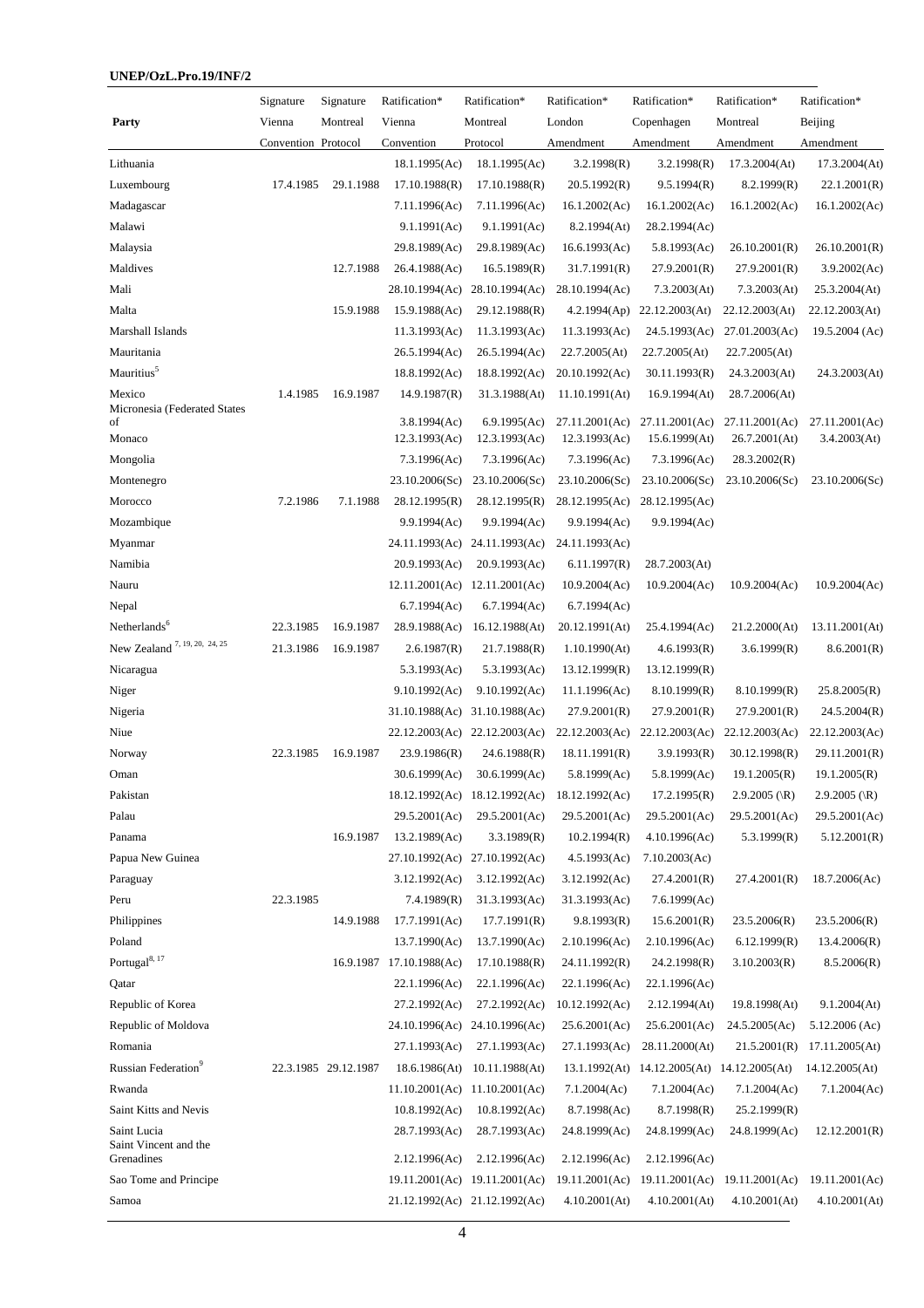|                                                            | Signature           | Signature | Ratification*  | Ratification*                 | Ratification*  | Ratification*                                      | Ratification*                | Ratification*    |
|------------------------------------------------------------|---------------------|-----------|----------------|-------------------------------|----------------|----------------------------------------------------|------------------------------|------------------|
| Party                                                      | Vienna              | Montreal  | Vienna         | Montreal                      | London         | Copenhagen                                         | Montreal                     | Beijing          |
|                                                            | Convention Protocol |           | Convention     | Protocol                      | Amendment      | Amendment                                          | Amendment                    | Amendment        |
| Saudi Arabia                                               |                     |           | 1.3.1993(Ac)   | 1.3.1993(Ac)                  | 1.3.1993(Ac)   | 1.3.1993(Ac)                                       |                              |                  |
| Senegal                                                    |                     | 16.9.1987 | 19.3.1993(Ac)  | 6.5.1993(R)                   | 6.5.1993(R)    | 12.8.1999(Ac)                                      | 12.8.1999(Ac)                | 8.10.2003(R)     |
| $\rm Serbia^{14}$                                          |                     |           | 12.3.2001(Sc)  | $12.3.2001$ (Sc)              | 22.3.2005(Ac)  | 22.3.2005(Ac)                                      | 22.3.2005(Ac)                | 22.3.2005(Ac)    |
| Seychelles                                                 |                     |           | 6.1.1993(Ac)   | 6.1.1993(Ac)                  | 6.1.1993(Ac)   | 27.5.1993(R)                                       | 26.8.2002(Ac)                | 26.8.2002(Ac)    |
| Sierra Leone                                               |                     |           | 29.8.2001(Ac)  | 29.8.2001(Ac)                 | 29.8.2001(Ac)  | 29.8.2001(Ac)                                      | 29.8.2001(Ac)                | 29.8.2001(Ac)    |
| Singapore                                                  |                     |           | 5.1.1989(Ac)   | 5.1.1989(Ac)                  | 2.3.1993(Ac)   | 22.9.2000(Ac)                                      | 22.9.2000(Ac)                | 10.1.2007 (Ac)   |
| Slovakia                                                   |                     |           | 28.5.1993(Sc)  | 28.5.1993(Sc)                 | 15.4.1994(Ap)  | 8.1.1998(Ac)                                       | 3.11.1999(Ap)                | 22.5.2002(R)     |
| Slovenia                                                   |                     |           | 6.7.1992(Sc)   | 6.7.1992(Sc)                  | 8.12.1992(At)  | 13.11.1998(At)                                     | 15.11.1999(R)                | 23.01.2003(R)    |
| Solomon Islands                                            |                     |           | 17.6.1993(Ac)  | 17.6.1993(Ac)                 | 17.8.1999(Ac)  | 17.8.1999(Ac)                                      | 17.8.1999(Ac)                |                  |
| Somalia                                                    |                     |           | 1.8.2001(Ac)   | 1.8.2001(Ac)                  | 1.8.2001(Ac)   | 1.8.2001(Ac)                                       | 1.8.2001(Ac)                 | 1.8.2001(Ac)     |
| South Africa                                               |                     |           | 15.1.1990(Ac)  | 15.1.1990(Ac)                 | 12.5.1992(Ac)  |                                                    | 13.3.2001(Ac) 11.11.2004(Ac) | 11.11.2004(Ac)   |
| Spain                                                      |                     | 21.7.1988 | 25.7.1988(Ac)  | 16.12.1988(R)                 | 19.5.1992(At)  | 5.6.1995(At)                                       | 11.5.1999(At)                | 19.2.2002(At)    |
| Sri Lanka                                                  |                     |           |                | 15.12.1989(Ac) 15.12.1989(Ac) | 16.6.1993(Ac)  | 7.7.1997(Ac)                                       | 20.8.1999(Ac)                | 27.11.2002(Ac)   |
| Sudan                                                      |                     |           | 29.1.1993(Ac)  | 29.1.1993(Ac)                 | 2.1.2002(Ac)   | 2.1.2002(Ac)                                       | 18.5.2004(Ac)                | 18.5.2004(Ac)    |
| Suriname                                                   |                     |           |                | 14.10.1997(Ac) 14.10.1997(Ac) | 29.3.2006(Ac)  | 29.3.2006(Ac)                                      | 29.3.2006(Ac)                | 29.3.2006(Ac)    |
| Swaziland                                                  |                     |           |                | 10.11.1992(Ac) 10.11.1992(Ac) |                | $16.12.2005(Ac)$ $16.12.2005(Ac)$ $16.12.2005(Ac)$ |                              | 16.12.2005(Ac)   |
| Sweden                                                     | 22.3.1985           | 16.9.1987 | 26.11.1986(R)  | 29.6.1988(R)                  | 2.8.1991(R)    | 9.8.1993(R)                                        | 12.7.1999(R)                 | 28.3.2002(R)     |
| Switzerland                                                | 22.3.1985           | 16.9.1987 | 17.12.1987(R)  | 28.12.1988(R)                 | 16.9.1992(R)   | 16.9.1996(R)                                       | 28.8.2002(R)                 | 28.8.2002(R)     |
| Syrian Arab Republic                                       |                     |           |                | 12.12.1989(Ac) 12.12.1989(Ac) | 30.11.1999(Ac) | 30.11.1999(Ac)                                     | 30.11.1999(Ac)               |                  |
| Tajikistan                                                 |                     |           | 6.5.1996(Ac)   | 7.1.1998(Ac)                  | 7.1.1998(Ac)   |                                                    |                              |                  |
| Thailand                                                   |                     | 15.9.1988 | 7.7.1989(Ac)   | 7.7.1989(R)                   | 25.6.1992(R)   | 1.12.1995(R)                                       | 23.6.2003(R)                 | 14.11.2006(R)    |
| The Former Yugoslav Republic<br>of Macedonia <sup>14</sup> |                     |           | 10.3.1994(Sc)  | 10.3.1994(Sc)                 | 9.11.1998(R)   | 9.11.1998(R)                                       | 31.8.1999(Ac)                | 23.5.2002(Ac)    |
| Togo                                                       |                     | 16.9.1987 | 25.2.1991(Ac)  | 25.2.1991(R)                  | 6.7.1998(At)   | 6.7.1998(At)                                       | 26.11.2001(At)               | 26.11.2001(At)   |
|                                                            |                     |           | 29.7.1998(Ac)  |                               |                |                                                    |                              |                  |
| Tonga                                                      |                     |           |                | 29.7.1998(Ac)                 | 26.11.2003(R)  | 26.11.2003(R)                                      | 26.11.2003(R)                | 26.11.2003(R)    |
| Trinidad and Tobago                                        |                     |           | 28.8.1989(Ac)  | 28.8.1989(Ac)                 | 10.6.1999(R)   | 10.6.1999(R)                                       | 10.6.1999(R)                 | 29.10.2003(R)    |
| Tunisia                                                    |                     |           | 25.9.1989(Ac)  | 25.9.1989(Ac)                 | 15.7.1993(Ac)  | 2.2.1995(Ac)                                       | 19.10.1999(R)                | 16.5.2005(Ac)    |
| Turkey                                                     |                     |           | 20.9.1991(Ac)  | 20.9.1991(Ac)                 | 13.4.1995(R)   | 10.11.1995(R)                                      | 24.10.2003(R)                | 24.10.2003(R)    |
| Turkmenistan                                               |                     |           | 18.11.1993(Ac) | 18.11.1993(Ac)                | 15.3.1994(Ac)  |                                                    |                              |                  |
| Tuvalu                                                     |                     |           | 15.7.1993(Ac)  | 15.7.1993(Ac)                 | 31.8.2000(At)  | 31.8.2000(At)                                      | 31.8.2000(At)                | 4.10.2004(At)    |
| Uganda                                                     |                     | 15.9.1988 | 24.6.1988(Ac)  | 15.9.1988(R)                  | 20.1.1994(R)   | 22.11.1999(Ac)                                     | 23.11.1999(Ac)               | 27.7.2007(Ac)    |
| Ukraine                                                    | 22.3.1985           | 18.2.1988 | 18.6.1986(At)  | 20.9.1988(At)                 | 6.2.1997(R)    | 4.4.2002(R)                                        | 4.5.2007(R)                  | 4.5.2007(R)      |
| <b>United Arab Emirates</b><br>United Kingdom of Great     |                     |           | 22.12.1989(Ac) | 22.12.1989(Ac)                | 16.2.2005(Ac)  | 16.2.2005(Ac)                                      | 16.2.2005(Ac)                | 16.2.2005(Ac)    |
| <b>Britain and Northern</b>                                |                     |           |                |                               |                |                                                    |                              |                  |
| $\mbox{Ireland}^{10,16}$                                   | 20.5.1985           | 16.9.1987 | 15.5.1987(R)   | 16.12.1988(R)                 | 20.12.1991(R)  | 4.1.1995(R)                                        | 12.10.2001(R)                | 12.10.2001(R)    |
| United Republic of Tanzania                                |                     |           | 7.4.1993(Ac)   | 16.4.1993(Ac)                 | 16.4.1993(Ac)  | 6.12.2002(R)                                       | 6.12.2002(R)                 | 6.12.2002(R)     |
| United States of America                                   | 22.3.1985           | 16.9.1987 | 27.8.1986(R)   | 21.4.1988(R)                  | 18.12.1991(R)  | 2.3.1994(R)                                        | 1.10.2003(R)                 | 1.10.2003(R)     |
| Uruguay                                                    |                     |           | 27.2.1989(Ac)  | 8.1.1991(Ac)                  | 16.11.1993(R)  | 3.7.1997(Ac)                                       | 16.2.2000(Ac)                | 9.9.2003(Ac)     |
| Uzbekistan                                                 |                     |           | 18.5.1993(Ac)  | 18.5.1993(Ac)                 | 10.6.1998(Ac)  | 10.6.1998(Ac)                                      | 31.10.2006(R)                | 31.10.2006(R)    |
| Vanuatu<br>Venezuela (Bolivarian                           |                     |           |                | 21.11.1994(Ac) 21.11.1994(Ac) | 21.11.1994(At) | 21.11.1994(At)                                     |                              |                  |
| Republic of)                                               |                     | 16.9.1987 | 1.9.1988(Ac)   | 6.2.1989(R)                   | 29.7.1993(R)   | 10.12.1997(R)                                      | 13.5.2002(R)                 | 22. $12.2006(R)$ |
| Viet Nam                                                   |                     |           | 26.1.1994(Ac)  | 26.1.1994(Ac)                 | 26.1.1994(Ac)  | 26.1.1994(Ac)                                      | 3.12.2004(Ac)                | 3.12.2004(Ac)    |
| Yemen                                                      |                     |           | 21.2.1996(Ac)  | 21.2.1996(Ac)                 | 23.4.2001(Ac)  | 23.4.2001(Ac)                                      | 23.4.2001(Ac)                |                  |
| Zambia                                                     |                     |           | 24.1.1990(Ac)  | 24.1.1990(Ac)                 | 15.4.1994(R)   |                                                    |                              |                  |
| Zimbabwe                                                   |                     |           | 3.11.1992(Ac)  | 3.11.1992(Ac)                 | 3.6.1994(R)    | 3.6.1994(R)                                        |                              |                  |
| Total                                                      | 28                  | 46        | 191            | 191                           | 186            | 178                                                | 156                          | 130              |
| <b>Notes</b>                                               |                     |           |                |                               |                |                                                    |                              |                  |

R: Ratification Ac: Accession At: Acceptance Ap: Approval Sc: Succession<br>
\* Entry into force is after ninety days following the date of ratification/accession/acceptance/appro

Entry into force is after ninety days following the date of ratification/accession/acceptance/approval for new Parties after the treaty entered into force i.e.

Vienna Convention (22.9.1988);

Montreal Protocol (1.1.1989);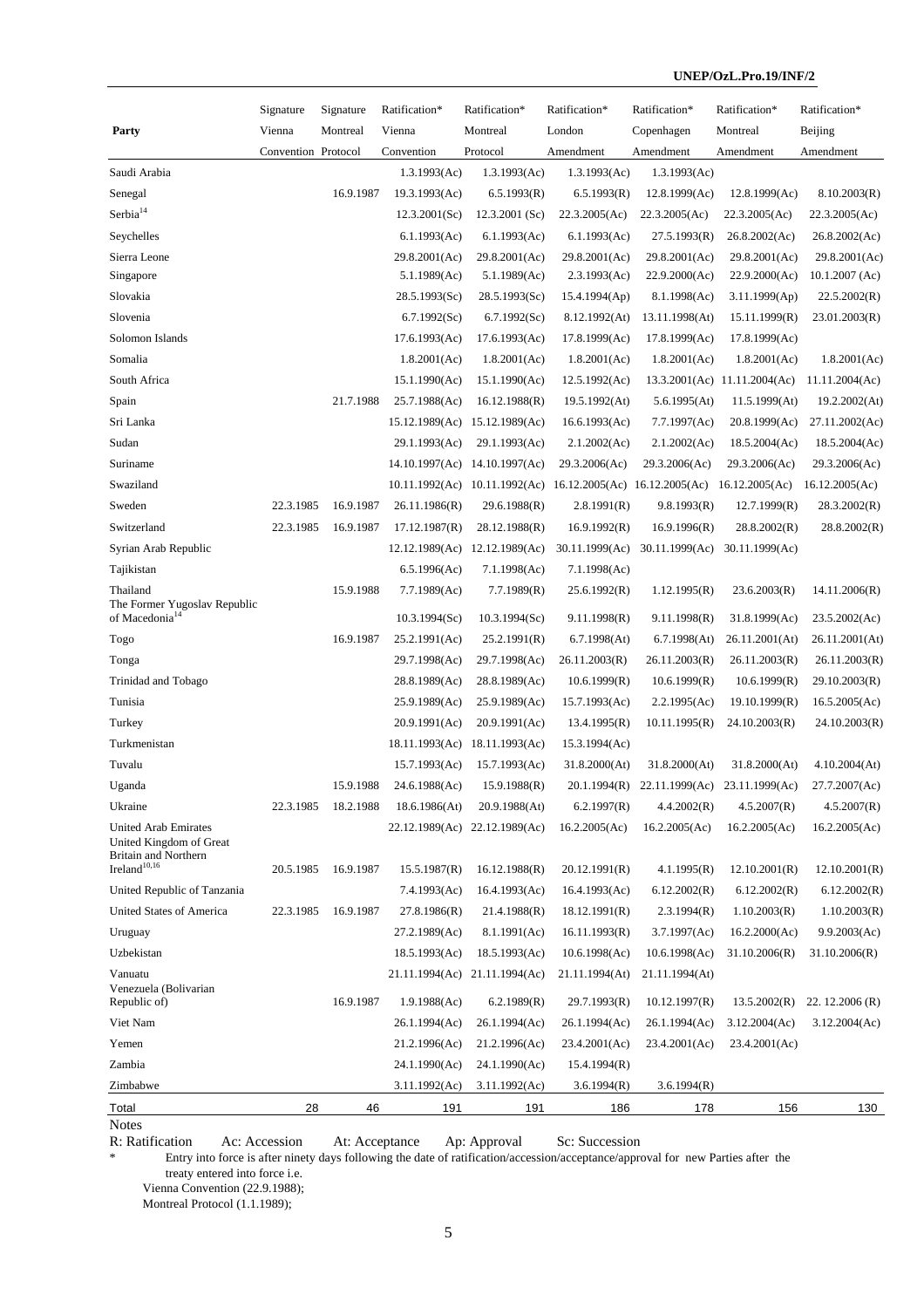London Amendment (10.8.1992); Copenhagen Amendment (14.6.1994); Montreal Amendment (10.11.1999); Beijing Amendment (25.2.2002).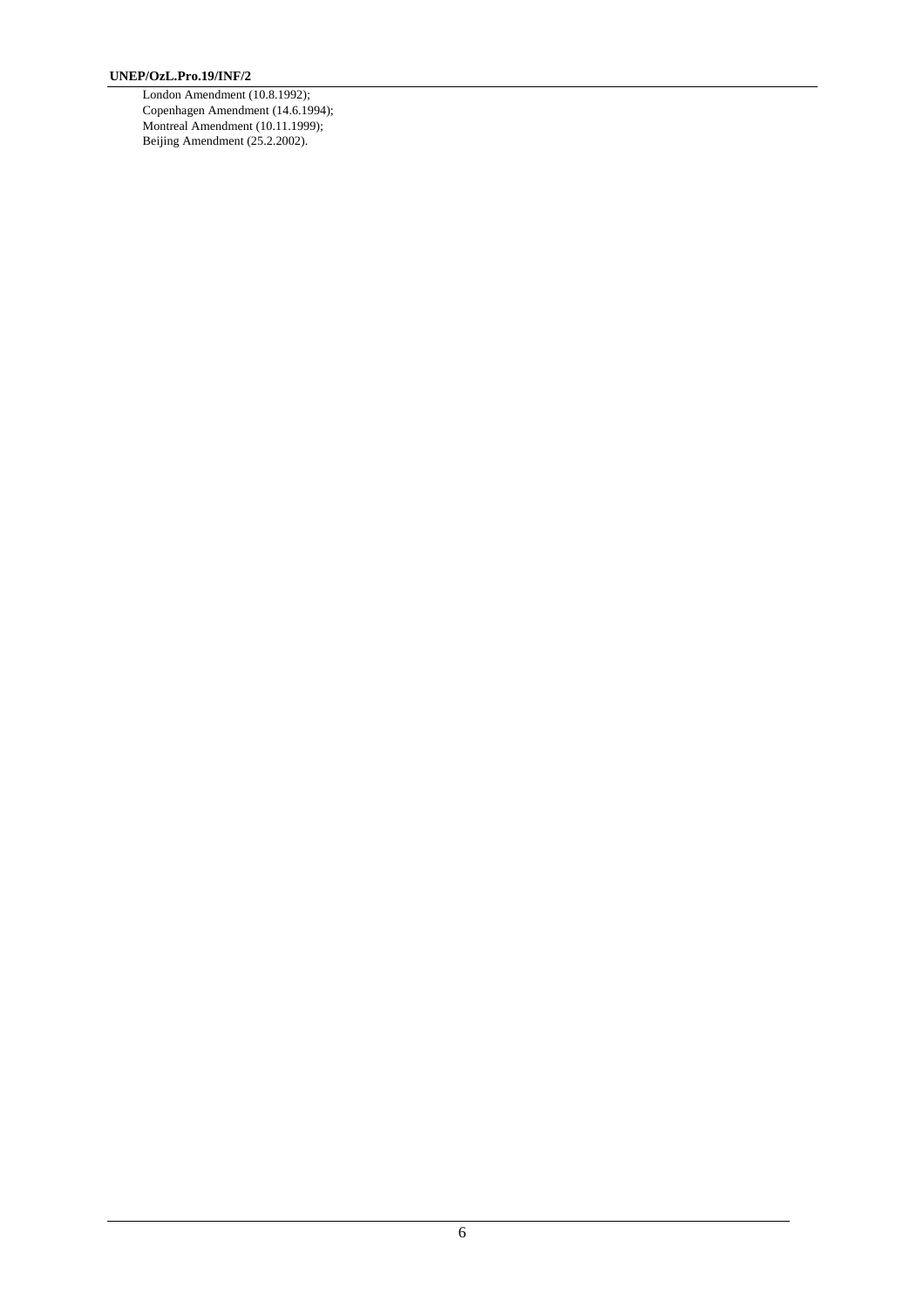# **Declarations and Notes**

Ratification for the Convention and the Protocol were received with the following reservation:

 The Argentine Republic rejects the ratification on 15 May 1987 of the "Convention for the Protection of the Ozone Layer" by the Government of the United Kingdom of Great Britain and Northern Ireland, communicated by the Secretary-General of the United Nations in Note C.N.112.1987.TREATIES-1 (Depositary Notification), in respect of the Malvinas Islands, South Georgia and South Sandwich Islands and reaffirms its sovereignty over the said islands, which form an integral part of its national territory.

 The United Nations General Assembly has adopted resolutions 2065 (XX), 3160 (XXVIII), 31/49, 37/9, 38/12 and 39/6, which recognize the existence of a sovereignty dispute relating to the question of the Malvinas Islands and request the Argentine Republic and the United Kingdom of Great Britain and Northern Ireland to resume negotiations in order to find as soon as possible a peaceful and definitive solution to the dispute and their remaining differences relating to the question, with the intercession of the good offices of the Secretary-General, who is to report to the General Assembly on the progress made. The United Nations General Assembly has also adopted resolutions 40/21 and 41/40, which again request both parties to resume negotiations.

 The Argentine Republic also rejects the ratification of the Convention by the Government of the United Kingdom of Great Britain and Northern Ireland in respect of what is termed by the United Kingdom the "British Antarctic Territory" and reaffirms its legitimate rights of territorial sovereignty over the Argentine Antarctic Sector, comprising the territory between 25° and 74° West Longitude and 60° South Latitude and the South Pole, and its coastal jurisdiction in the Antarctic under international law. Those rights, which are based on historical and geographical titles, are safeguarded by Article IV of the Antarctic Treaty.

2 Upon accession, the Government of Bahrain declared that the accession shall in no way constitute recognition of Israel or be a cause for the establishment of any relations of any kind therewith. A similar declaration was made in respect of the Montreal Protocol and the London Amendment.

Upon ratification, the Government of Chile made the following declaration:

 The Government of the Republic of Chile, upon depositing the instrument of ratification of the Vienna Convention for the Protection of the Ozone Layer, and in so doing, states that it rejects the declarations made by the United Kingdom of Great Britain and Northern Ireland upon ratification of the Convention and by the Argentine Republic in objecting to that declaration, inasmuch as both declarations affect corresponding maritime jurisdictions. It once again reaffirms its sovereignty over that territory, including its sovereignty over maritime spaces, in accordance with the definition established by

Supreme Decree 1, 747, of 6 November 1940. A similar declaration was made in respect of the Montreal Protocol.<br><sup>4</sup> UNEP received a note verbale on 1 October 1990, from the Permanent Representative of the Federal Republic of Germany to UNEP to the effect that through the accession of the German Democratic Republic to the Federal Republic of Germany with effect from 3 October 1990, the two German States have united to form one sovereign state. As from the date of unification, the Federal Republic of Germany will act in the UN under the designation of Germany. The applicable dates of ratification and entry into force are those of the Federal Republic of Germany. The German Democratic Republic had acceded to the Convention on 25 January 1989. A similar note verbale was received by UNEP in respect of the Montreal Protocol.

5 Upon accession the Government of Mauritius made the following declaration:

 "The Republic of Mauritius rejects the ratification of 15 May 1987 of the Vienna Convention for the Protection of the Ozone Layer by the Government of the United Kingdom of Great Britain and Northern Ireland, communicated by the Secretary-General of the United Nations in Note C.N. 112.1987 TREATIES (Depositary Notification) in respect of the British Indian Ocean Territory namely Chagos Archipelago, and reaffirms its sovereignty over the Chagos Archipelago which form an integral part of its national territory."

 A similar declaration was made in respect of the Montreal Protocol.

6 For the Kingdom in Europe, the Netherlands Antilles and Aruba.

7 The instrument of ratification indicates that in accordance with the special relationship which exists between New Zealand and the Cook Islands and between New Zealand and Niue, there have been consultations regarding the Convention between the Government of New Zealand and the Government of Cook Islands and between the Government of New Zealand and the Government of Niue, that the Government of the Cook Islands, which has exclusive competence to implement treaties in the Cook Islands, has requested that the Convention should extend to the Cook Islands, that the Government of Niue which has exclusive competence to implement treaties in Niue, has requested that the Convention should extend to Niue. The said instrument specifies that accordingly the Convention shall apply also to the Cook Islands and Niue. However, the Montreal Protocol shall not apply to the Cook Islands and Niue while the Copenhagen Amendment is applicable only to New Zealand and Tokelau.

8 On 15 February 1994, the UN Secretary-General received from the Government of Portugal the notification of application of the Vienna Convention, the Montreal Protocol and the London Amendment to Macau.

9 UNEP received a note on 31 December 1991, from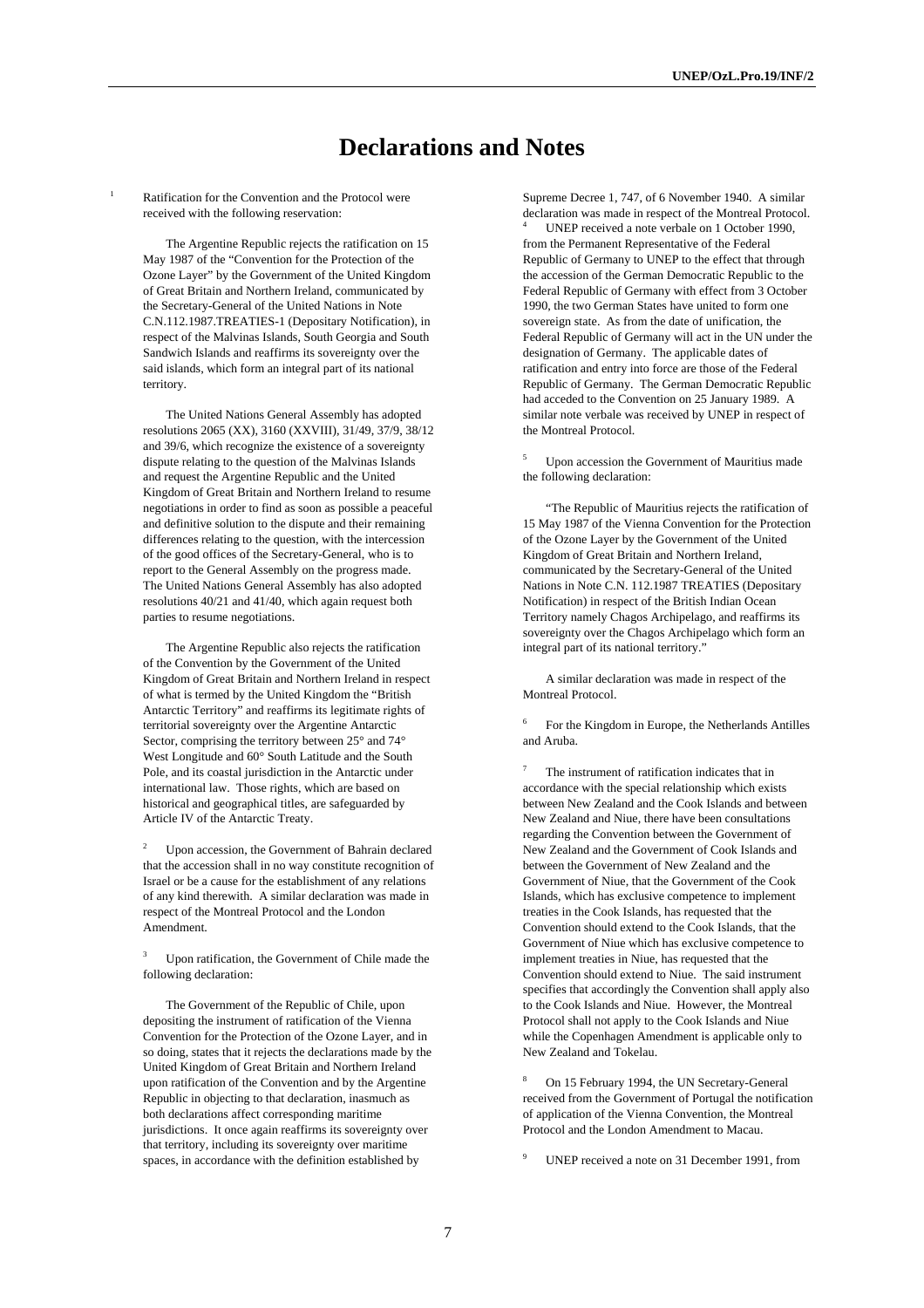the Permanent Representative of the Russian Federation to UNEP to the effect that the Russian Federation continues the membership of the former Union of Soviet Socialist Republics in all conventions, agreements and other international legal instruments concluded in its framework or under its auspices. A similar note was received in respect of the Montreal Protocol.

The instrument of ratification specifies that the Convention is ratified in respect of the United Kingdom of Great Britain and Northern Ireland, the Bailiwick of Jersey, the Bailiwick of Guernsey, the Isle of Man, Anguilla, Bermuda, British Antarctic Territory, British Indian Ocean Territory, British Virgin Islands, Cayman Islands, Falkland Islands, Gibraltar, Hong Kong, Monserrat, Pitcairn, Henderson, Ducie and Oeno Islands, Saint Helena, Saint Helena Dependencies, South Georgia and South Sandwich Islands, Turks and Caicos Islands and United Kingdom of Sovereign Base Areas of Akrotiri and Dhekelia in the Island of Cyprus. A similar application was expressed in respect of the Montreal Protocol but without extending it to the Sovereign Base Areas of Akrotiri and Dhekalia. The United Kingdom's ratification of the London Amendment was extended to the Bailiwick of Guernsey, the Bailiwick of Jersey, the British Antarctic Territory, the British Virgin Islands, and Gibraltar. The Copenhagen Amendment was extended to the Bailiwick of Guernsey, the Bailiwick of Jersey, and the British Virgin Islands. No extensions have been made in respect of the Montreal or Beijing Amendments.

 On 6 July 1990, the Secretary-General received from the Government of the United Kingdom of Great Britain and Northern Ireland the following objection concerning the reservations made by Argentina:

 The instrument contained a reservation rejecting the ratification of the Convention by the United Kingdom of Great Britain and Northern Ireland in respect of the Falkland Islands, South Georgia and the South Sandwich Islands and the British Antarctic Territory.

 The Government of the United Kingdom of Great Britain and Northern Ireland wishes to state that they have no doubt as to British sovereignty over the Falkland Islands, South Georgia and the South Sandwich Islands and the British Antarctic Territory, and their consequent right to extend treaties to those territories. In respect of the British Antarctic Territory, the Government of the United Kingdom would draw attention to the provisions of Article IV of the Antarctic Treaty of 1 December 1959, to which both Argentina and the United Kingdom are parties. For the above reasons the Government of the United Kingdom rejects the Argentine reservation.

 On 2 August 1990, the following objection was received by the Depositary from the Government of the United Kingdom of Great Britain and Northern Ireland:

 "The Government of the United Kingdom of Great Britain and Northern Ireland have no doubt as to British

Sovereignty over the British Antarctic Territory. In this respect, the Government of the United Kingdom would draw attention to the provisions of Article IV of the Antarctic Treaty of 1 December 1959 to which both Chile and the United Kingdom are parties. For the above reasons, the Government of the United Kingdom rejects the Chile declaration."

 On 27 January 1993, the UN Secretary-General received from the Government of the United Kingdom of Great Britain and Northern Ireland the following communication with respect to the declarations made by Mauritius upon the latter's accession to the Vienna Convention for the Protection of the Ozone Layer and the Montreal Protocol on Substances that Deplete the Ozone Layer:

 "The Government of the United Kingdom of Great Britain and Northern Ireland have no doubt as to British sovereignty over the British Indian Ocean Territory and their consequent right to extend the application of the above Convention and Protocol to it. Accordingly the Government of the United Kingdom do not accept or regard as having any legal effect the declarations made by the Government of the Republic of Mauritius."

On 18 July 1990, the following objection was received by the Depositary from the Government of Israel:

 "The Government of the State of Israel has noted that the instrument of accession of Bahrain to the abovementioned Convention and Protocol contains a declaration in respect of Israel. In view of the Government of the State of Israel such declaration, which is explicitly of a political character, is incompatible with the purposes and objectives of the Convention and Protocol and cannot in any way affect whatever obligations are binding upon Bahrain under general international law or under particular conventions. The Government of the State of Israel will, in so far as concerns the substance of the matter, adopt towards Bahrain an attitude of complete reciprocity."

<sup>12</sup> In a letter dated 18 December 1991 to the Depositary, Denmark expressed reservation on the application of the Montreal Protocol to the Faroe Islands. In the same letter, Denmark lifted the earlier reservation on the application of the Protocol to Greenland.

13 On 12 February 1997, Denmark notified the Depositary to the effect that the reservation for the application of the above Protocol to the Faroe Islands is lifted.

<sup>14</sup> The former Yugoslavia had acceded to the Convention on 16 April 1990 and to the Montreal Protocol on 3 January 1991. Similar reference has been made to The Former Yugoslav Republic of Macedonia.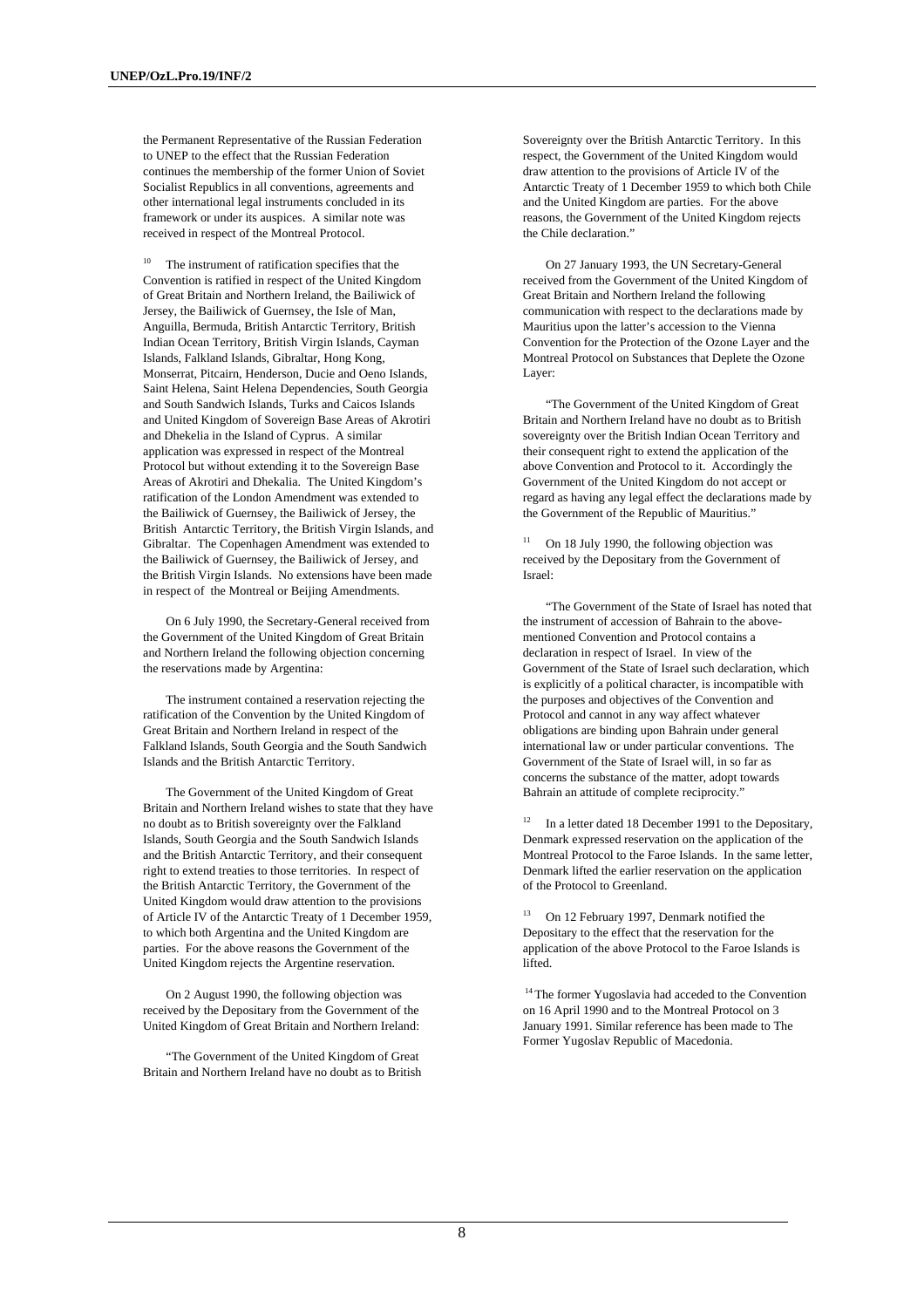15 On 6 June 1997, the Government of China notified the United Nations Secretary-General of the following:

In accordance with the Declaration of the Government of the People's Republic of China and the United Kingdom of Great Britain and Northern Ireland on the question of Hong Kong signed on 19 December 1984, the People's Republic of China will resume the exercise of sovereignty over Hong Kong with effect from 1 July 1997. Hong Kong will, with effect from that date, become a Special Administrative Region of the People's Republic of China and will enjoy a high degree of autonomy, except in foreign and defence affairs which are the responsibility of the central People's Government of the People's Republic of China.

 The Vienna Convention for the Protection of the Ozone Layer, to which the Government of the People's Republic of China acceded on 11 September 1989 as well as the Montreal Protocol on Substances that Deplete the Ozone Layer and the London Amendment to the Montreal Protocol will apply to the Hong Kong Special Administrative Region with effect from 1 July 1997.

 The Government of the People's Republic of China also makes the following declaration: Provisions of article 5 of the Montreal Protocol will not be applied to the Hong Kong Special Administrative Region.

 The Government of the People's Republic of China will assume responsibility for the international rights and obligations arising from the application of the Convention, the Protocol and the Amendment to the Hong Kong Special Administrative Region.

16 On 10 June 1997, the Government of the United Kingdom of Great Britain and Northern Ireland notified the United Nations Secretary-General of the following:

 In accordance with the Joint Declaration of the Government of the United Kingdom of Great Britain and Northern Ireland and the Government of the People's Republic of China on the question of Hong Kong signed on 19 December 1984, the Government of the United Kingdom will restore Hong Kong to the People's Republic of China with effect from 1 July 1997. The Government of the United Kingdom will continue to have international responsibility for Hong Kong until that date. Therefore, from that date the Government of the United Kingdom will cease to be responsible for the international rights and obligations arising from the application of the Vienna Convention, Montreal Protocol and the Amendment to Hong Kong.

17 On 21 October 1999 the Government of Portugal notified the United Nations Secretary-General of the following:

In accordance with the Joint Declaration of the Government of the Portuguese Republic and the Government of the People's Republic of China on the Question of Macau signed on 13 April 1987, the Portuguese Republic will continue to have international responsibility for Macau until 19 December 1999 and from that date onwards the People's Republic of China will resume the exercise of sovereignty over Macau with effect from 20 December 1999.

 From 20 December 1999 onwards the Portuguese Republic will cease to be responsible for the international rights and obligations arising from the application of the Vienna Convention and the Montreal Protocol to Macau.

 18On 19 October 1999, the Government of China notified the United Nations Secretary General of the following:

In accordance with the Joint Declaration of the Government of the People's Republic of China and the Government of the Republic of Portugal on the Question of Macao (hereinafter referred to as the Joint Declaration), the Government of the People's Republic of China will resume the exercise of sovereignty over Macao with effect from 20 December 1999. Macao will, from that date, become a Special Administrative Region of the People's Republic of China and will enjoy a high degree of autonomy, except in foreign and defense affairs which are the responsibilities of the Central People's Government of the People's Republic of China.

In this connection, The Vienna Convention for the Protection of the Ozone layer, which the Government of the People's Republic of China deposited the instrument of accession on 11 September 1989, as well as the Montreal Protocol on Substances that Deplete the Ozone Layer of 16 September 1987 and the Amendment to the Montreal Protocol on Substances that Deplete the Ozone Layer of 29 June 1990 (hereinafter referred to as the "Convention, the Protocol and the Amendment"), will apply to the Macao Special Administrative Region with effect from 20 December 1999. The Government of the People's Republic of China also wishes to make the following declaration:

Provisions of Article 5 of the Montreal Protocol on Substances that Deplete the Ozone Layer of 16 September 1987 will not be applied to the Macao Special Administrative Region, and provisions of paragraph 1 of Article 5 of the Amendment to the Montreal Protocol on Substances that Deplete the Ozone Layer of 29 June 1990 will not be applied to the Macao Special Administrative Region.

<sup>19</sup> The Secretary General, in a communication dated 11 June 2001 notified that New Zealand's ratification of the Beijing Amendment shall have territorial application in respect of Tokelau.

With a territorial application in respect of Tokelau.

21 On 22 April 2003, the Government of China communicated the following information to the United Nations Secretary General:

 In accordance with the provision of article 138 of the Basic Law of the Macao Special Administrative Region of the Peoples Republic of China in 1993, the Government of the Peoples Republic of China decides that the Amendment to the Montreal Protocol on Substances that Deplete the Ozone Layer adopted in Copenhagen on 25 November 1992 shall apply to the Macao Special Administrative Region of the Peoples Republic of China.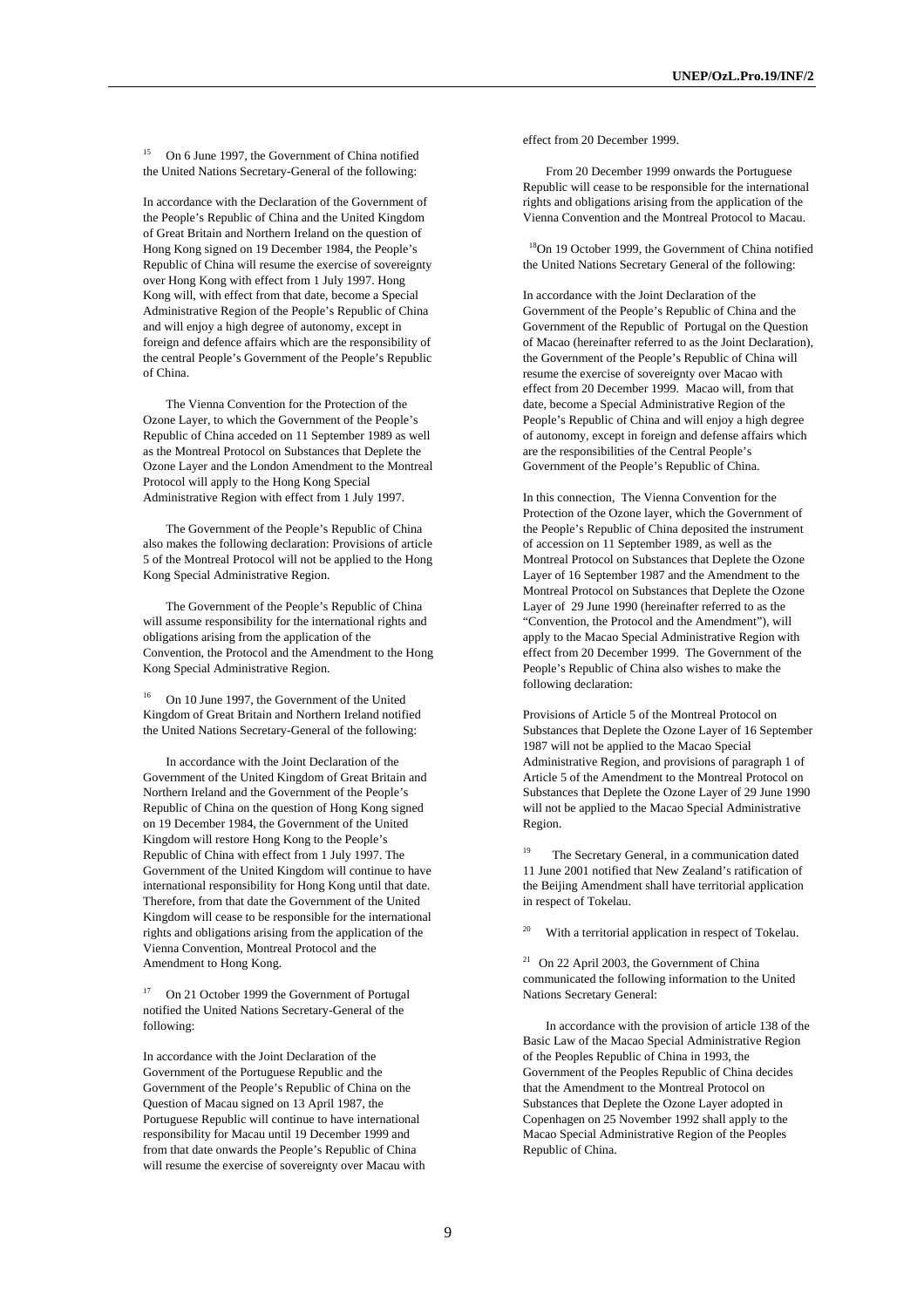The Government of the Peoples Republic of China also decides that the above-mentioned Amendment will continue to be implemented in the Hong Kong Special Administrative Region of the People's Republic of China.

 The Amendment will enter into force for China on 21 July 2003 in accordance with its article 3 (3) which reads as follows:

Upon accession, the Government of China made the following declaration:

 The Government of the People's Republic of China would like to restate that the provision of article 5 of the Montreal Protocol on Substances that Deplete the Ozone Layer of 16 September 1987 and the provision of paragraph 1, Article 5 of the Amendment to the Montreal Protocol on Substances that Deplete the Ozone Layer adopted in London on 29 June 1990 will not apply to the Macao Special Administrative Region of the Peoples Republic of China.

23 On 24 September 2003 Denmark notified the Depositary to the effect that acceptance of the Montreal and Beijing Amendments excludes Faeroe Islands.

24 On 17 March 2004 the Government of New Zealand communicated the following to the Secretary General of the united Nations, in his capacity as depositary, in respect of Cook Islands regarding accession to the Vienna Convention for the Protection of the Ozone Layer:

 … the Government of New Zealand ratified the Convention on 2 June 1987;

 …the Government of New Zealand declared, on ratification, that its ratification extended to the Cook Islands;

 … the Cook Islands is a self-governing State in a relationship of free association with New Zealand, and possesses in its own right the capacity to enter into treaties and other international agreements with governments and regional and international organisations;

 … the Government of the Cook Islands acceded to the Convention in its own right on 22 December 2003;

 …the Government of New Zealand declares that, by reason of the accession to the Convention by the Government of the Cook Islands, it regards the Government of Cook Islands as having succeeded to the obligations under the Convention of the Government of New Zealand in respect of the Cook Island;

 …further declares that, accordingly, as from the date of the accession to the Convention by the Government of the Cook Islands, the Government of New Zealand ceased to have State responsibility for the observance of the obligations under the Convention in respect of the Cook Islands.

25 On 17 March 2004 the Government of New Zealand communicated the following to the Secretary General of the united Nations, in his capacity as depositary, in respect of Niue regarding accession to the Vienna Convention for the Protection of the Ozone Layer:

… the Government of New Zealand ratified the

Convention on 2 June 1987;

…the Government of New Zealand declared, on ratification, that its ratification extended to Niue;

…Niue is a self-governing State in a relationship of free association with New Zealand, and possesses in its own right the capacity to enter into treaties and other international agreements with governments and regional and international organisations;

… the Government of Niue acceded to the Convention in its own right on 22 December 2003;

…the Government of New Zealand declares that, by reason of the accession to the Convention by the Government of Niue, it regards the Government of Niue as having succeeded to the obligations under the Convention of the Government of New Zealand in respect of Niue;

…further declares that, accordingly, as from the date of the accession to the Convention by the Government of Niue, the Government of New Zealand ceased to have State responsibility for the observance of the obligations under the Convention in respect of the territory of Niue.